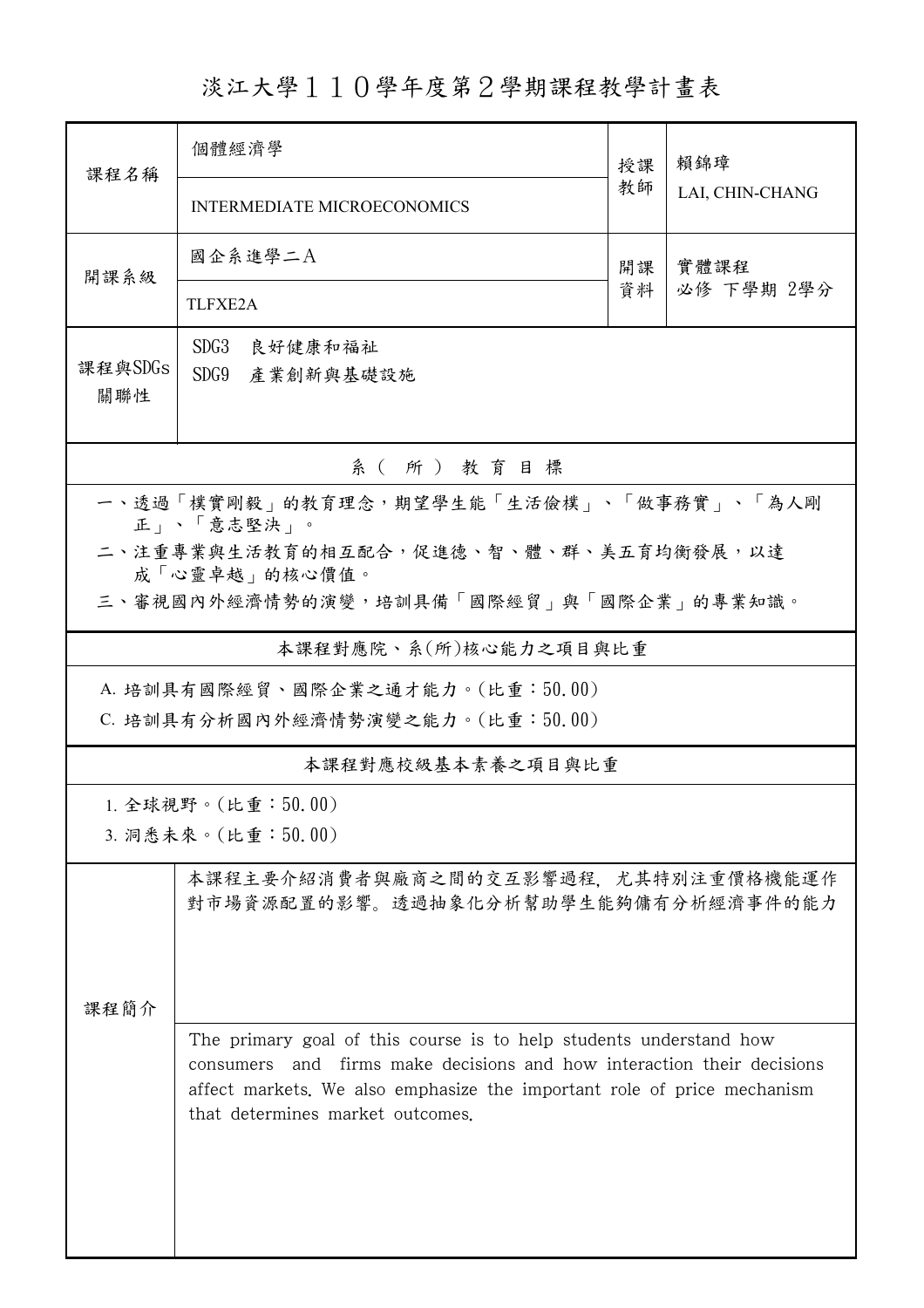## 本課程教學目標與認知、情意、技能目標之對應

將課程教學目標分別對應「認知(Cognitive)」、「情意(Affective)」與「技能(Psychomotor)」 的各目標類型。

一、認知(Cognitive):著重在該科目的事實、概念、程序、後設認知等各類知識之學習。

二、情意(Affective):著重在該科目的興趣、倫理、態度、信念、價值觀等之學習。

三、技能(Psychomotor):著重在該科目的肢體動作或技術操作之學習。

| 序<br>號         | 教學目標(中文)                                                                                              |                                 |    | 教學目標(英文)                                                                                                                                                                                                                                                                                                                                   |                      |  |  |  |
|----------------|-------------------------------------------------------------------------------------------------------|---------------------------------|----|--------------------------------------------------------------------------------------------------------------------------------------------------------------------------------------------------------------------------------------------------------------------------------------------------------------------------------------------|----------------------|--|--|--|
| $\mathbf{1}$   | 1.訓練學生能了解基本個體理<br>論,以作為未來更深入理論課程的<br>基礎。<br>2.訓練學生接受較新個經的理論發<br>展與應用。<br>3.幫助學生有能夠預測個人與廠商<br>間相互影響過程。 |                                 |    | 1. Students will be able to understand basic<br>microeconomic theory.<br>2. This course mainly looks at theories and<br>applications from contemporary fields of economics<br>including game theory, information economics and so<br>on.<br>3 Students will be able to predict how individuals<br>and firms interact when facing scarcity. |                      |  |  |  |
|                | 教學目標之目標類型、核心能力、基本素養教學方法與評量方式                                                                          |                                 |    |                                                                                                                                                                                                                                                                                                                                            |                      |  |  |  |
| 序號             | 目標類型                                                                                                  | 院、系 $(\text{m})$<br>核心能力   基本素養 | 校級 | 教學方法                                                                                                                                                                                                                                                                                                                                       | 評量方式                 |  |  |  |
| 1              | 認知                                                                                                    | AC                              | 13 | 講述、討論                                                                                                                                                                                                                                                                                                                                      | 測驗、作業、討論(含<br>課堂、線上) |  |  |  |
|                | 授課進度表                                                                                                 |                                 |    |                                                                                                                                                                                                                                                                                                                                            |                      |  |  |  |
| 週              | 日期起訖                                                                                                  |                                 |    | 內 容 (Subject/Topics)                                                                                                                                                                                                                                                                                                                       | 備註                   |  |  |  |
|                | $111/02/21$ ~<br>111/02/25                                                                            | 生產理論一                           |    |                                                                                                                                                                                                                                                                                                                                            |                      |  |  |  |
| $\overline{c}$ | $111/02/28$ ~<br>111/03/04                                                                            | 生產理論二                           |    |                                                                                                                                                                                                                                                                                                                                            |                      |  |  |  |
| 3              | $111/03/07$ ~<br>111/03/11                                                                            | 成本分析一                           |    |                                                                                                                                                                                                                                                                                                                                            |                      |  |  |  |
| 4              | $111/03/14$ ~<br>111/03/18                                                                            | 成本分析二                           |    |                                                                                                                                                                                                                                                                                                                                            |                      |  |  |  |
| 5              | $111/03/21$ ~<br>111/03/25                                                                            | 完全競爭市場一                         |    |                                                                                                                                                                                                                                                                                                                                            |                      |  |  |  |
| 6              | $111/03/28$ ~<br>111/04/01                                                                            | 完全競爭市場二                         |    |                                                                                                                                                                                                                                                                                                                                            |                      |  |  |  |
| 7              | $111/04/04$ ~<br>111/04/08                                                                            | 獨佔市場                            |    |                                                                                                                                                                                                                                                                                                                                            |                      |  |  |  |
| 8              | $111/04/11$ ~<br>111/04/15                                                                            | 各種差別取價介紹                        |    |                                                                                                                                                                                                                                                                                                                                            |                      |  |  |  |
| 9              | $111/04/18$ ~<br>111/04/22                                                                            | 配套銷售與兩段定價法                      |    |                                                                                                                                                                                                                                                                                                                                            |                      |  |  |  |
| 10             | $111/04/25$ ~<br>111/04/29                                                                            | 期中考試週                           |    |                                                                                                                                                                                                                                                                                                                                            |                      |  |  |  |
| 11             | $111/05/02$ ~<br>111/05/06                                                                            | 寡占市場二                           |    |                                                                                                                                                                                                                                                                                                                                            |                      |  |  |  |
|                |                                                                                                       |                                 |    |                                                                                                                                                                                                                                                                                                                                            |                      |  |  |  |